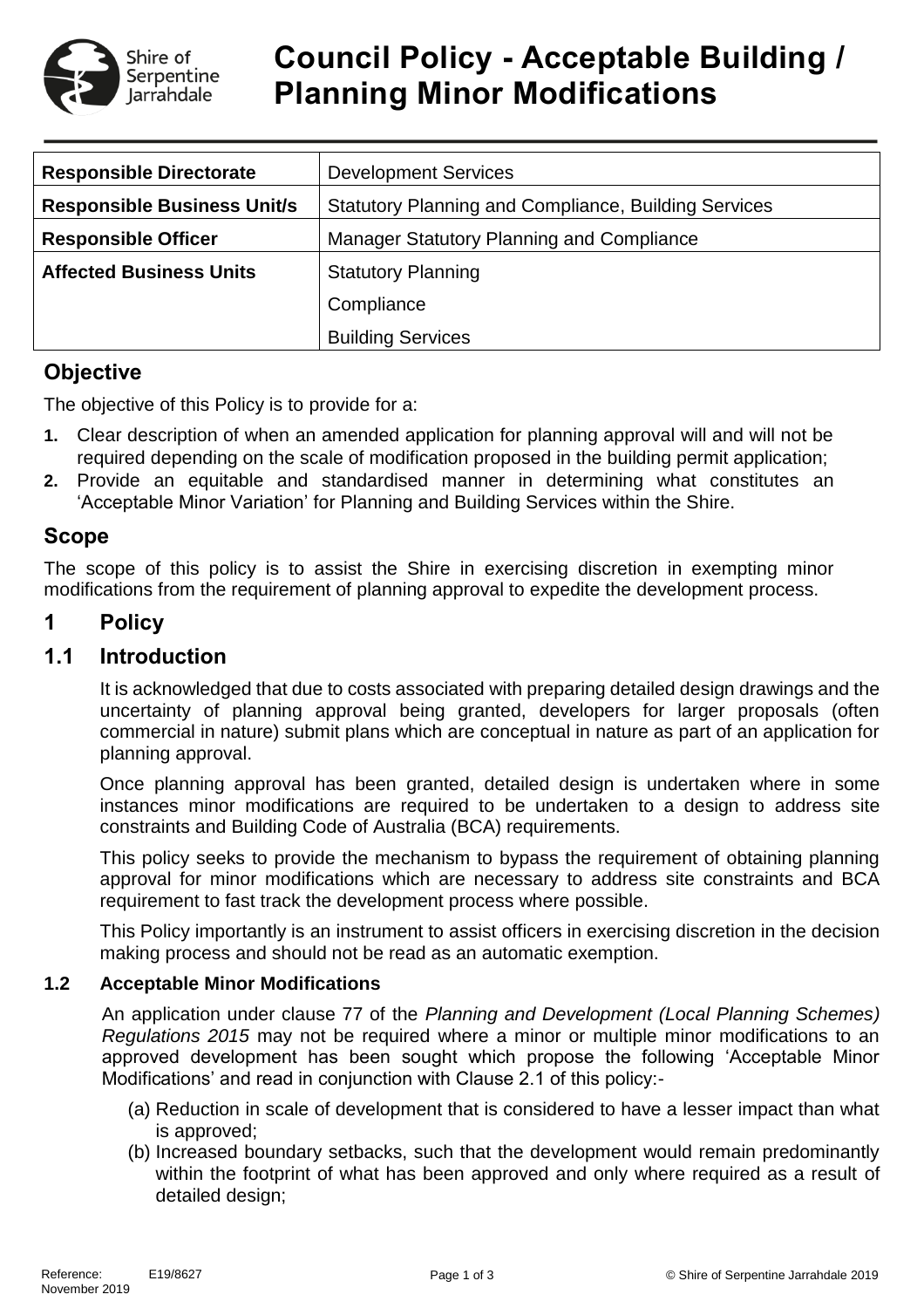- (c) Increase to the height of building not exceeding 1%;
- (d) Relocation of windows and doors within an elevation, and material changes which do not significantly alter the appearance of the building or impact adjoining properties;
- (e) Change in floor level in order to comply with drainage or any other requirement
- (f) Minor adjustment to the position of a flagpole;
- (g) Minor external fixtures, fittings, located within the lot boundaries and must not encroach or adversely affect neighbouring property;
- (h) Modification required to address a Building Code of Australia requirement.
- (i) Increase to the height of building between 1% and 5%, subject to this increase not directly impacting adjoining neighbours;

#### **2 Exclusions**

#### **2.1 Exclusion to Acceptable Minor Modifications**

Planning approval for minor modifications will be required where, despite a proposal which may meet the 'Acceptable Minor Modifications' list of Clause 1.2, triggers the following:

- (a) Where minor modifications have been proposed that would trigger the requirement of public consultation for the proposal, a development application will be required;
- (b) Where a minor modification trigger an assessment against the provisions of the Residential Design Codes;
- (c) Where a minor modification seeks to vary a Shire of Serpentine Jarrahdale Town Planning Scheme No.02;
- (d) For development occurring within the Bushfire Prone Area, any modifications to the location of the development that would impact on the Asset Protection Zone will require a development application;
- (e) Where minor modification requires an acoustic requirement;
- (f) Where multiple minor modifications have been proposed that in the Shire's opinion materially changes the overall development;
- (g) Where minor modifications are proposed to an approved development resolved by either Council or the Joint Development Assessment Panel, where in the Shire's opinion significantly modifies the approved development;
- (h) Where it is considered that modifications will have an adverse impact on surrounding development.
- (i) In the Shire's opinion modifications are not required to address a Building Code of Australia requirement.

### **Definitions**

**Acceptable Minor Modification** An amendment or modification that in the opinion of officers, would not have a measurable impact on an abutting property or views from a street or right-of-way.

Legislation/Local Law Requirements

- *Local Government Act 1995;*
- *Planning and Development (Local Planning Schemes) Regulations 2015;*
- *Building Code of Australia.*